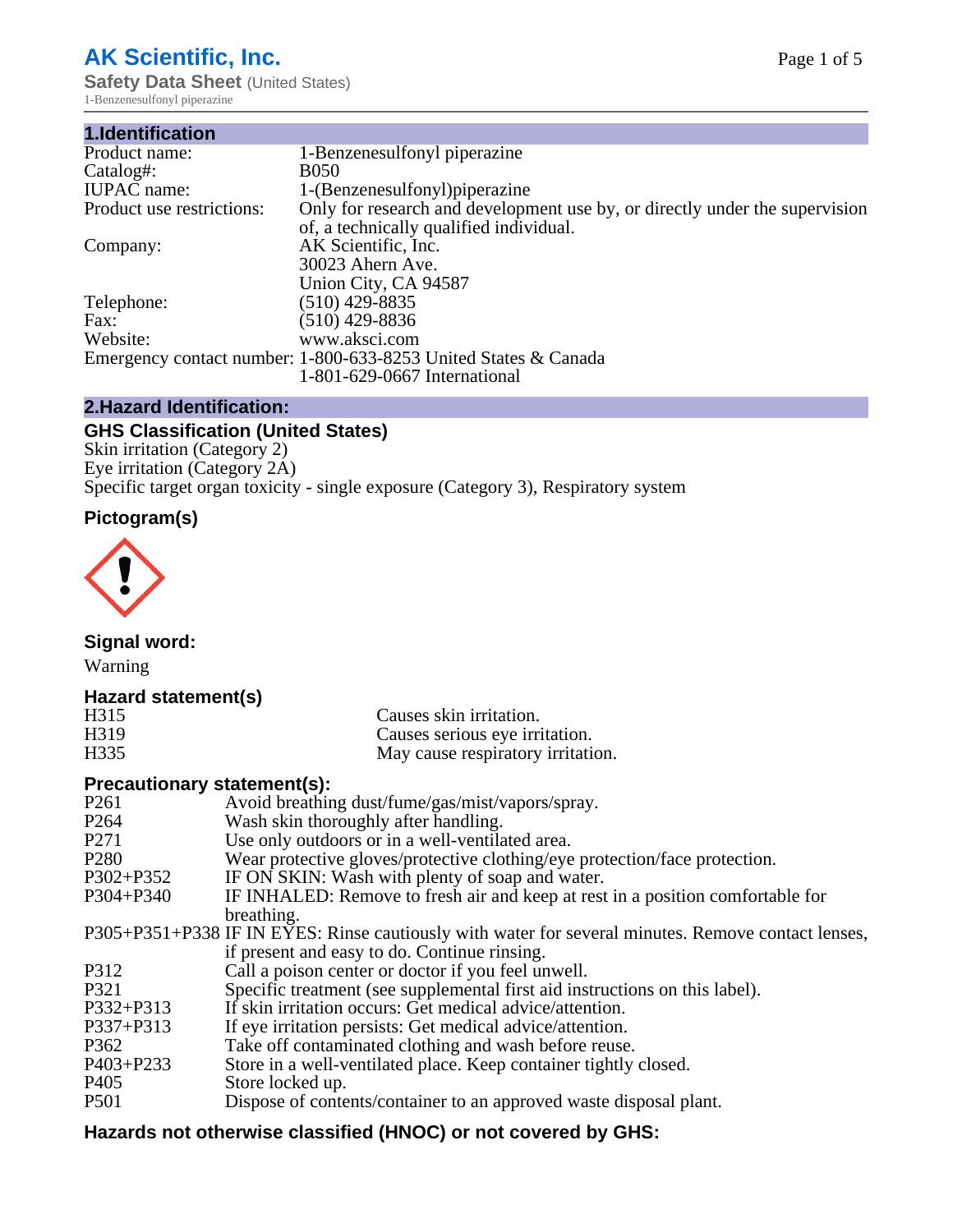#### None

#### **3.Composition/Information on Ingredients**

Purity: 98%<br>EC: Not a

Synonyms: Not available. CAS#: 14172-55-5 Not available.

## **4. First Aid Measures**

**General Information:** Immediately remove any clothing contaminated by the product. Move out of dangerous area. Consult a physician and show this safety data sheet.

**Inhalation:** Move person to fresh air. If not breathing, give artificial respiration. If breathing is difficult, give oxygen. Obtain medical aid.

**Skin contact:** Immediately flush skin with running water for at least 15 minutes while removing contaminated clothing and shoes. Wash clothing before reuse. Obtain medical aid immediately. **Eye contact:** Immediately flush open eyes with running water for at least 15 minutes. Obtain medical aid immediately.

**Ingestion:** Do NOT induce vomiting without medical advice. Rinse mouth with water. Never administer anything by mouth to an unconscious person. Obtain medical aid immediately.

**Most important symptoms and effects, both acute and delayed:** No further information available. Please see sections 2 and 11.

**Indication of any immediate medical attention and special treatment needed:** No further information available.

#### **5. Fire Fighting Measures**

**Suitable extinguishing media:** Use water spray, dry chemical, carbon dioxide, or chemical foam. **Specific hazards arising from the chemical:** Carbon oxides, Nitrogen oxides, Sulfur oxides. **Advice for firefighters:** As in any fire, wear a NIOSH-approved or equivalent, pressure-demand, self-contained breathing apparatus and full protective gear. During a fire, irritating and highly toxic gases may be generated by thermal decomposition or combustion.

#### **6. Accidental Release Measures**

**Personal precautions, protective equipment and emergency procedures:** Wear protective equipment and keep unprotected personnel away. Ensure adequate ventilation. Remove all sources of ignition. Prevent further leak or spill if safe to do so. For personal protective equipment, please refer to section 8.

**Environmental precautions:** Do not let product enter drains, other waterways, or soil.

**Methods and materials for containment and cleaning up:** Prevent further leak or spill if safe to do so. Vacuum, sweep up, or absorb with inert material and place into a suitable disposal container. Consult local regulations for disposal. See section 13 for further disposal information.

#### **7. Handling and Storage**

**Precautions for safe handling:** Avoid contact with skin, eyes, and personal clothing. Wash hands thoroughly after handling. Avoid breathing fumes. Use only with adequate ventilation. Wear suitable protective clothing, gloves, and eye/face protection. Keep away from sources of ignition. Minimize dust generation and accumulation. Keep container tightly closed. Open and handle container with care. Do not eat, drink, or smoke while handling.

**Conditions for safe storage, including any incompatibilities:** Store in a tightly-closed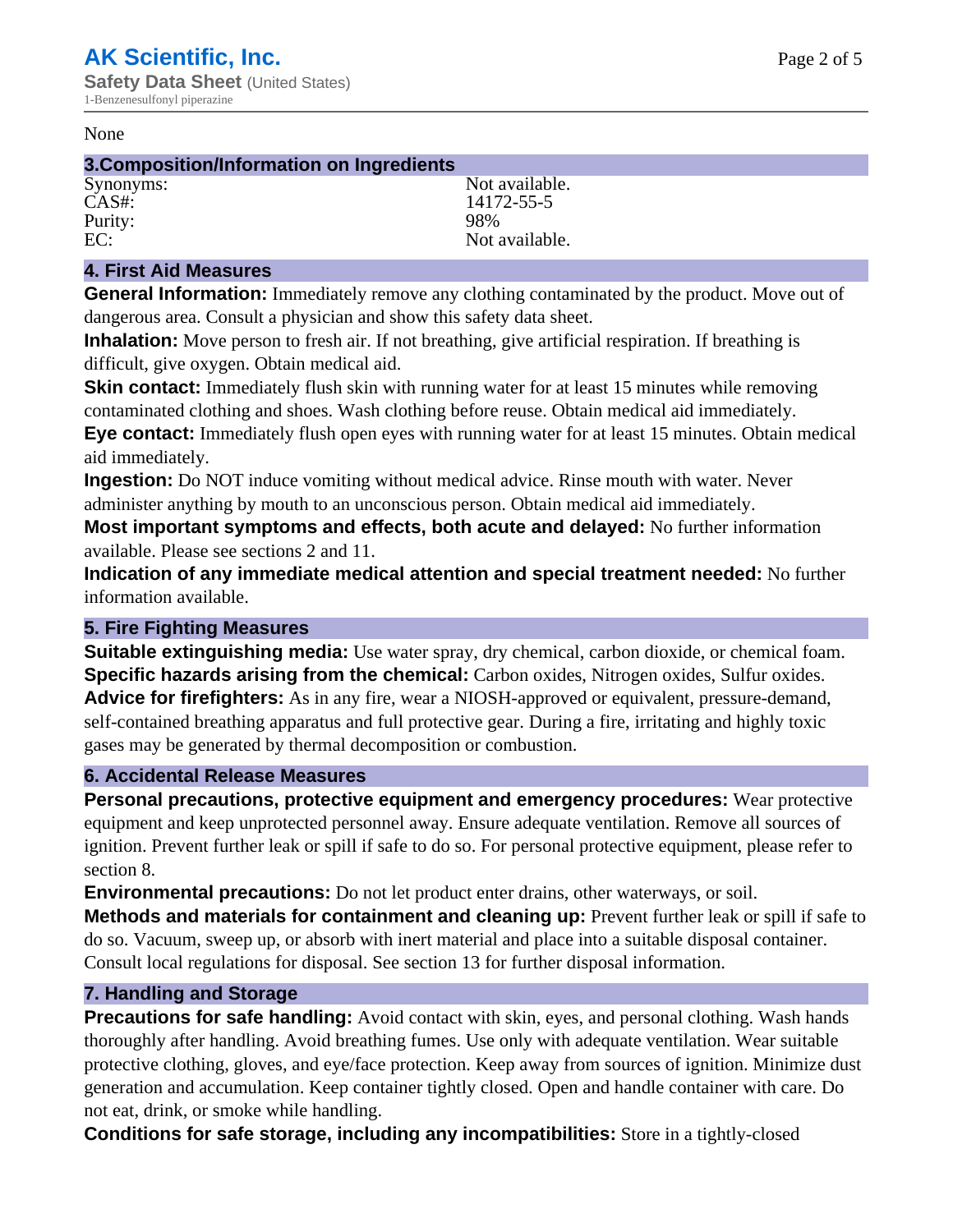container when not in use. Store in a cool, dry, well-ventilated area away from incompatible substances. Keep away from sources of ignition.

#### **8. Exposure Controls/Personal Protection**

#### **Exposure limits:**

| <b>OSHA PEL:</b>  | Not available. |
|-------------------|----------------|
| NIOSH REL:        | Not available. |
| <b>ACGIH TLV:</b> | Not available. |

**Appropriate engineering controls:** Avoid contact with skin, eyes, and clothing. Wash hands before breaks and immediately after handling the product. Facilities storing or utilizing this material should be equipped with an eyewash fountain. Use adequate general and local exhaust ventilation to keep airborne concentrations low.

#### **Personal protection**

| Eyes:        | Based on an evaluation of the eye or face hazards present, wear chemical splash-resistant<br>safety glasses or goggles with side protection. A face shield may be appropriate in some |
|--------------|---------------------------------------------------------------------------------------------------------------------------------------------------------------------------------------|
|              | workplaces. Use eyewear tested and approved under appropriate government standards<br>such as OSHA 29 CFR 1910.133 or EU EN166.                                                       |
| Hands:       | Wear gloves selected based on an evaluation of the possible hazards to hands and skin,                                                                                                |
|              | the duration of use, the physical conditions of the workplace, and the chemical resistance                                                                                            |
|              | and physical properties of the glove material.                                                                                                                                        |
|              | Skin and body: Protective clothing must be selected based on the hazards present in the workplace, the                                                                                |
|              | physical environment, the duration of exposure, and other factors. No fabric can provide                                                                                              |
|              | protection against all potential hazards; therefore it is important to select the appropriate                                                                                         |
|              | protective clothing for each specific hazard. At the minimum, wear a laboratory coat and                                                                                              |
|              | close-toed footwear.                                                                                                                                                                  |
| Respiratory: | Respirators are not a substitute for accepted engineering control measures such as<br>enclosure or confinement of the operation, general and local ventilation, and substitution      |
|              | of less toxic materials. When respiratory personal protective equipment is appropriate                                                                                                |
|              | based on an assessment of respiratory hazards in the workplace, use a NIOSH- or                                                                                                       |
|              | CEN-certified respirator.                                                                                                                                                             |

| 9. Physical and Chemical Properties |                              |
|-------------------------------------|------------------------------|
| <b>Physical State:</b>              | Off-white crystalline powder |
| Molecular Formula:                  | C10H14N2O2S                  |
| Molecular Weight:                   | 226.3                        |
| Odor:                               | Not available.               |
| pH:                                 | Not available.               |
| <b>Boiling Point Range:</b>         | Not available.               |
| Freezing/Melting Point:             | $69-72$ °C                   |
| <b>Flash Point:</b>                 | Not available.               |
| <b>Evaporation Rate:</b>            | Not available.               |
| Flammability(solid,gas):            | Please see section 2.        |
| Explosive limits:                   | Not available.               |
| Vapor Pressure:                     | Not available.               |
| Vapor Density:                      | Not available.               |
| Solubility:                         | Not available.               |
| <b>Relative Density:</b>            | Not available.               |
| Refractive Index:                   | Not available.               |
| Volatility:                         | Not available.               |
| Auto-ignition Temperature:          | Not available.               |
| <b>Decomposition Temperature:</b>   | Not available.               |
| <b>Partition Coefficient:</b>       | Not available.               |

#### **10. Stability and Reactivity**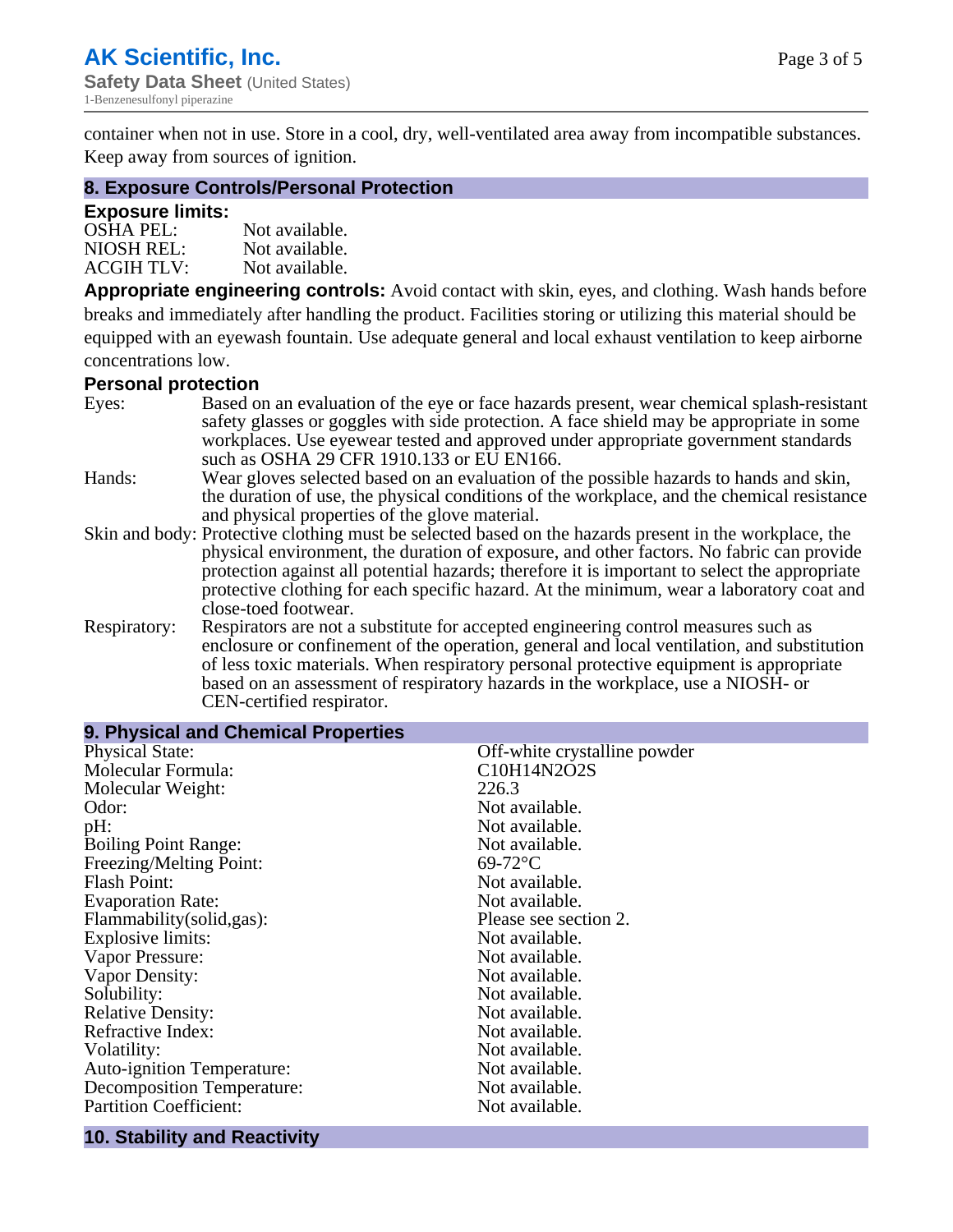| Reactivity:                         | Not available.                                       |
|-------------------------------------|------------------------------------------------------|
| Chemical stability:                 | Stable under recommended temperatures and pressures. |
| Possibility of hazardous reactions: | Not available.                                       |
| Conditions to avoid:                | Dust generation.                                     |
| Incompatible materials:             | Strong oxidizing agents.                             |
| Hazardous decomposition products:   | Carbon oxides, Nitrogen oxides, Sulfur oxides.       |
|                                     |                                                      |

#### **11. Toxicological Information**

| RTECS#                                         | Not available.                                      |
|------------------------------------------------|-----------------------------------------------------|
| Acute toxicity:                                | Not available.                                      |
| Routes of exposure:                            | Inhalation, eye contact, skin contact, ingestion.   |
| Symptoms related to the physical, chemical and | Skin contact may result in inflammation             |
| toxicological characteristics:                 | characterized by itching, scaling, reddening,       |
|                                                | blistering, pain or dryness. Eye contact may result |
|                                                | in redness, pain or severe eye damage. Inhalation   |
|                                                | may cause irritation of the lungs and respiratory   |
|                                                | system. Overexposure may result in serious illness  |

or death.

#### **Carcinogenicity**

| IARC: | Not classified.                                                                                       |
|-------|-------------------------------------------------------------------------------------------------------|
| NTP:  | Not listed.                                                                                           |
| OSHA: | Not listed.                                                                                           |
|       | Acute toxic effects: Inflammation of the eye is characterized by redness, watering, and itching. Skin |
|       | inflammation is characterized by itching, scaling, reddening, or, occasionally,                       |
|       | blistering.                                                                                           |

| Not available. |
|----------------|
| Not available. |
| Not available. |
| Not available. |
| Not available. |
|                |

## **13. Disposal Considerations**

Disposal of waste: Chemical waste generators must determine whether a discarded chemical is classified as hazardous waste. US EPA guidelines for the classification determination are listed in 40 CFR 261.3. Additionally, waste generators must consult state and local hazardous waste regulations to ensure complete and accurate classification. Observe all federal, state and local regulations when disposing of the substance.

Disposal of packaging: Do not reuse containers. Dispose of as unused product.

| <b>14. Transportation Information</b> |                |  |
|---------------------------------------|----------------|--|
| <b>DOT (United States)</b>            |                |  |
| UN number:                            | Not hazmat     |  |
| Proper shipping name:                 | Not available. |  |
| Transport hazard class:               | Not available. |  |
| Packing group:                        | Not available. |  |
| <b>IATA</b>                           |                |  |
| <b>UN Number:</b>                     | Not DG         |  |
| Proper shipping name:                 | Not available. |  |
| Transport hazard class:               | Not available. |  |
| Packing group:                        | Not available. |  |